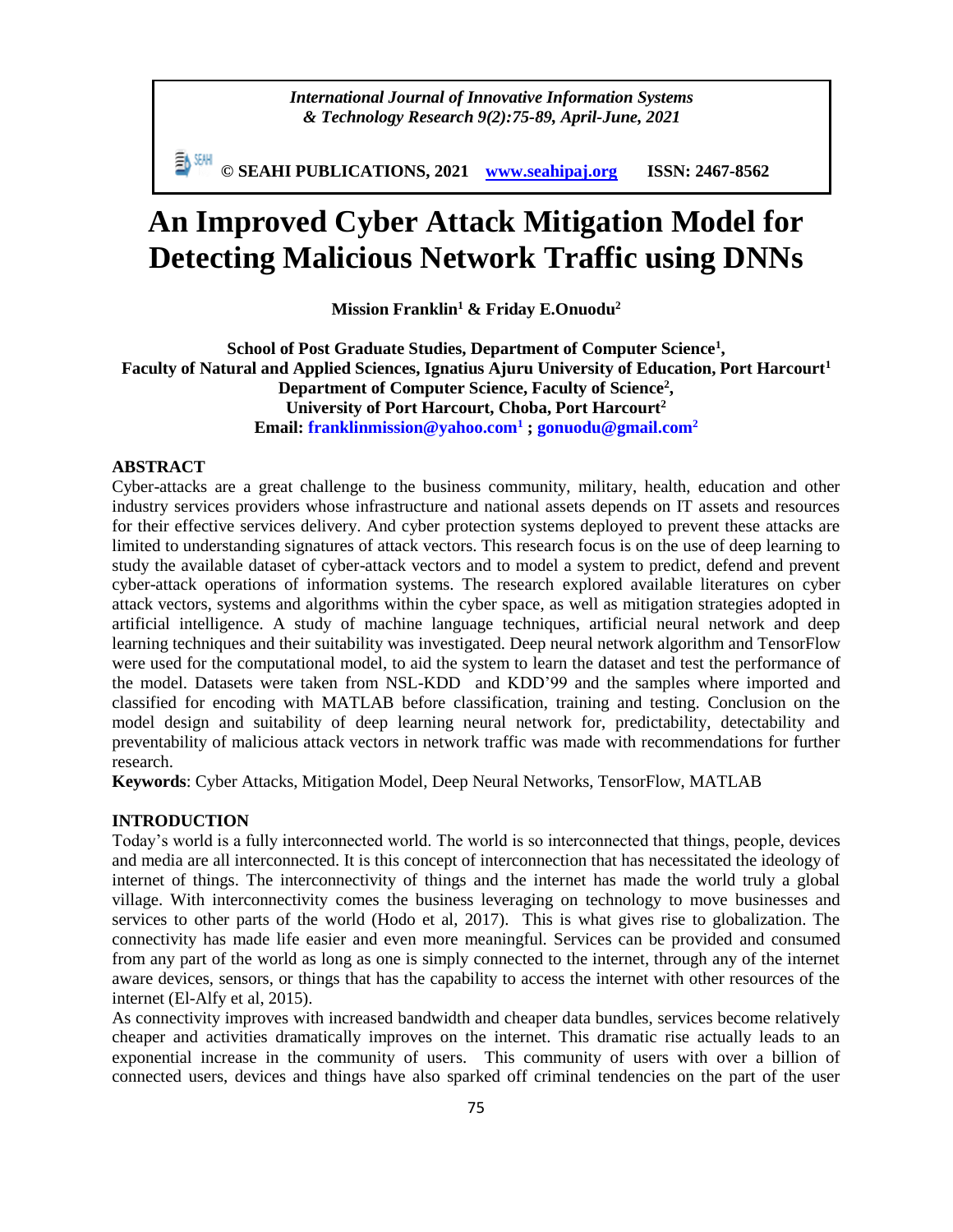community. What is actually behind this tendency is traceable to many factors. The vulnerability of the internet architecture and its security protocols, availability of valuable resources, availability of system tools designed to manage sections of the internet and the ease of tweaking such tools for criminality.

The internet is now a source vulnerabilities, threats and risks to the user community, components, devices, people and resources. Criminal activities are now very common on the internet (El-Alfy et al, 2015). Different forms of attacks are perpetrated by cyber criminals who hack into different systems, networks and resources to expose the weaknesses of the system, causing breaches with potential losses in billions of dollars, mostly to financial institutions, military organisation and health institutions; violating privacy laws and causing problems to institutional IT assets, making these organisations suffer different kinds of losses ranging from financial disrepute and compliance issues (Kravchik et al 2018).

The cyber threats faced by these institutions are heightened by the enormity of the attacks that the institutions face daily. These risks associated with these institutions increases every day. Currently, cyberattacks are of different proportions from different actors, both state and non-state actors, some are being classified as a state-sponsored tools for terrorism or warfare. Generally, cyber-attacks on internet-aware systems span; malware, phishing, password attack, DoS attacks, man in the middle (MITN), malvertising, eavesdropping, click jacking, - all these are intended to degrade the IT assets and resources of an organization, causing breaches and financial losses, even destroy the entire function of any resource. In some cases, state control resources like infrastructure grids for power systems, health services records, or credit card information for financial systems are compromised.

Being aware of the existence of these threats or attacks, there is need to provide a solution to mitigate these attacks, either reactively in detection or proactively in prevention of these threats.

Several methods for solving these problems have been proposed. However most of them have shown to be reactive. The intrusion detection system, firewalling, other reactive mechanism, etc. has not proven to be effective in proactively identifying the attacks and the motivations before the attacker eventually strikes (Wang, 2018). Every attacker adopts an approach before fully executing the plans, although there is not accurate patterns identification. But we do understand that attacks are in stages. Exploration, flick through, arbitrary code killing, access and intensification of data collection, exfiltration and exploitation and finally cleaning up, where the attacker cleverly does so. However, no matter the identification of the named steps, understanding the intentions and stopping the attacker before the strike is the ultimate goal of this paper. The proposition in this paper is a technique that is based on an deep artificial neural network (DANN) that would proactively analyse the flow of packets and pay loads as they transverse the network and effectively identify the eminent attacks on the network and its resources; so that network administrators and managers can foil the intended attack before it eventually occurs.

The concept of predict, detect and prevent (PDP) is a secure paradigm using various mechanism to achieve it; including MLA (Machine Learning Algorithm), EA, (Evolutionary Algorithm), SA (Statistical Approach), NTA (Network Traffic Analysis). In addition, relevant secondary data would be used to train the system to ensure proper training of the system to act proactively, and to predict and detect the intent of the attackers for possible prevention.

#### **Artificial Neural Networks (ANN)**

The research shall use the capability of Artificial Neural Networks (ANNs). ANNs are motivations by biological behaviours of neurones that are used to design algorithms. ANNs are machines learning algorithms. They were designed to model after the nerves of the central nervous system and the brain. ANNs are simplified models of network neurons that occur naturally in the human brain (Gurney, 1997; Graupe, 2007). ANN receives inputs (dendrites) feeds into the artificial neurons which are transmitted through one to many hidden layers that are weighted. The signals are processed to determine the next layer output (Gershenson, 2003). ANNs uses self-adaptive technique that enables it in capturing nonlinear complex interactions without prior knowledge between variables of the system to be learned (Jacobson, 2013a; Jacobson, 2013b). ANNs are shown to be successful when used in a variety of domains to perform classification (unsupervised learning) such as discriminant analysis and regression (Wang,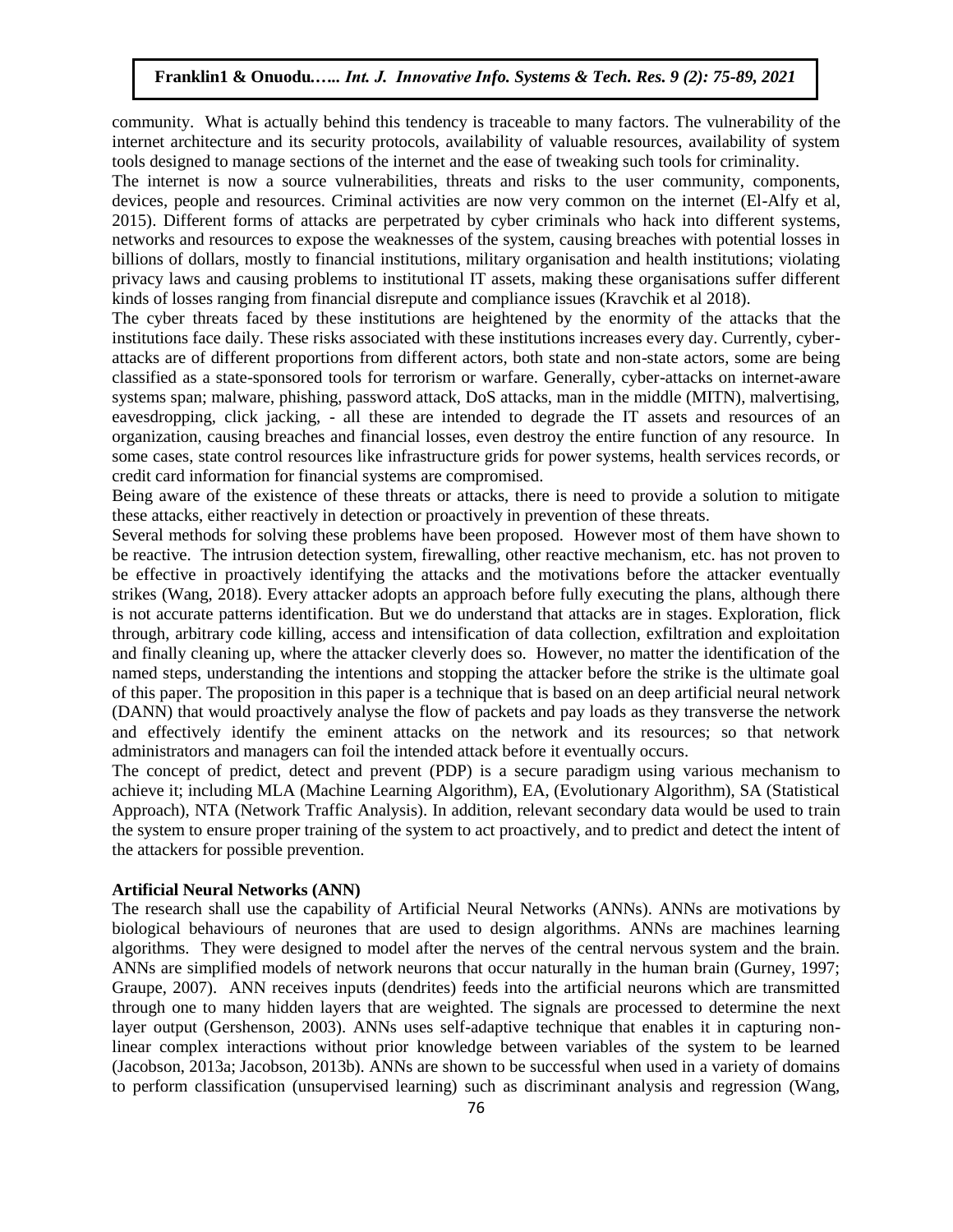2018). Figure 1 shows the structure of an artificial neuron showing fundamental components of an artificial neural network with inputs, weights, the product of which is summed in a transfer function and feed into the activation function to generate the output.



Figure 1: Organisation an artificial neuron of artificial neural networks (Source: Wikipedia, 2020)

ANNs are primarily 'black boxes' with the capability of adaptation to the underlying system, such an algorithm requires a reasonable level of understanding of the principal assumption of a probabilistic system; a model which produced the data (Gershenson, 2003). The feature of adaptability in the understanding of the underlying system makes ANNs suitable for forecast and taxonomy of internet traffic, signature certification with adaptable difficulties, decision support for concealed item detection, as well as overcoming challenges of model structure related with orthodox taxonomy such as decision tree and K-nearest neighbour (K-NN) algorithms. Due to its efficiency, it is used in classification as a result of its adaptability and detection capability. ANNs have also been used in cyber security in detecting computer software design flaws, viruses and malware detection.

#### **Statement of Problem**

Networks are challenged with malicious attacks, creating breaches and vulnerabilities. This is a major concern for businesses, network administrators and global IT stakeholders. Finding solution to these threat vectors is fundamental to the safety of a network and its resources. To solve this problem is to proactively mitigate the cyber-attack vectors with a model to accurately predict, detect, and prevent (PDP) the network system with a deep learning neural network algorithm. The motivation is to adopt a nonsignature oriented recognition technique for identification of malicious codes traffic that transverse the network centred on Artificial Neural Network (ANN) (Shenfield et al., 2018).

## **Aim and Objectives**

This research purposes to model a system with a capability to predict, detect and prevent (PDP) malicious network attacks due to threats from the network of users and connected devices. The model would learn the behaviour of attack vectors from datasets in training and predict new model attacks from traversing traffic of the network. The detection modules shall be activated to deter malevolent traffic and cut off traffic from mischievous sources to prevent attacks that may ensue from such sources. The objectives of this paper are:

- 1. Design and develop a model for mitigation of cyber-attack vectors.
- 2. Training of the model for identification and classification of attack vectors.
- 3. Implementation of the model
- 4. Testing the model for efficient classification.
- 5. Evaluation of the model operations for its accuracy

## **Related Works**

Cyber security is a major concern now as we get more and more connected to each other. The internet has made connectivity to resources in different geographies, resources, devices easier and this has in some way improved the way we do things. Businesses have easy access to market, people, resources, and that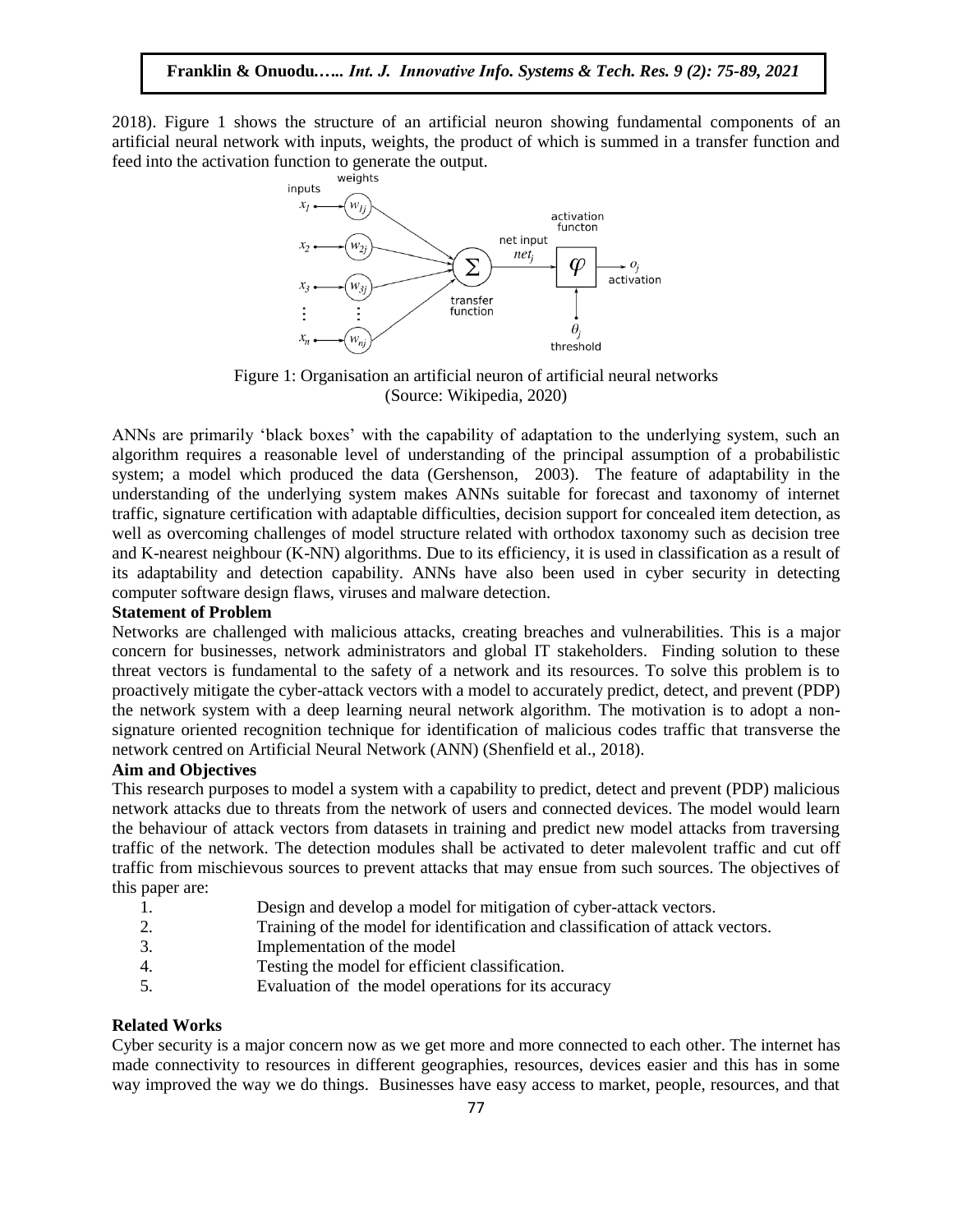has opened up more spaces in diverse facets of our lives. As the network of people, resources and devices grow, so the interconnectivity shows vulnerability. These vulnerabilities created an unusual opportunity for criminal elements to exploit the network and its system of connected financial assets, infrastructure assets, and other IT based resources. The exploitation causes major problem in the IT-Business ecospace. Security system experts are well aware of the need to protect IT assets and resources and help to mitigate these dangerous and malicious attacks against IT assets and infrastructure.

The challenge has been how the proposed solutions can proactively and effectively predict the behaviour of the attacker? Most systems already deployed have generated false positives that alert the system wrongly. How do we create systems that monitor and effectively characterised the behaviour of the attacker and the motives, in order to stop the incidences of attack even before the attacker strikes? The use of network intrusion discovery systems (NIDS) were proposed to observe and recognise undesirable and malevolent network traffic (Shenfield et al, 2018), though NIDS are effective against known threats, but are ineffective when the signatures of attack vector is unknown or are modified (Kravchik et al 2018).

Another key challenge is the false positive plague associated with NIDS. For instance NIDS is problematic and discovery of mischievous shell code is a challenge. Of course shell code is used commonly to burden system penetration tools by an improved access and power they offer an attacking system (Shenfield et al, 2018). Intrusion Discovery Systems (IDS) are designed with the intention to identify where a malefactor is making an attempt to mislead the normal operation of the system. IDS ensures that abnormal operation are detected and reported, ensuring that confidentiality, integrity and availability of the system and its associated devices are maintained. IDS are of two categories, which are Host-IDS (HIDS) and Network based-IDS (NIDS) (Veeramachaneni et al, 2016). Essentially HIDS detects a compromise on a device, while NIDS detects a compromise in transit over a network. NIDS can further be classed into abnormal (ANIDS) and signature oriented (SNIDS). Most commercially available NIDS are signature based, while ANIDS are still at a stage of research concept. IDS usually generate incident information which serves as an input in security information and event profile management system (SIEPMS) with other feeds and logs. The concept is to allow a complete view of potential incidences to be captured for recording (Wu et al, 2020).

Several researchers have attempted to proffer solutions to the issues of cyber security and recommended various solutions to mitigate these threats. In this study, an extensive review of related literatures within the last five years was carried out to determine the solutions that attempt to provide solutions and tool that address the challenge. Below are some of the authors, and a descriptive, critical and tool based analysis of their works.

# **RELATED WORKS REVIEWED**

- **Neethu B.(2014)** presented Principle Component Analysis Architecture (PCAA) for the Naive Bayes collection of features to build a network intrusion detection program. KDDCup 1999 dataset was used for intrusion detection experiments in the study. The result shows the efficiency in the technique and achieves a greater discovery rate, low time consumption and low cost factor, with accuracy of 94%, when compared to neural network and tree algorithms approaches.
- **Naseer et al.(2018)** suggested, effected and also educated intrusion detection models using diverse deep neural network frameworks such as: RNNs, Autoencoders, and CNNs; also trained were their models and evaluated with NSLKDD datasets. Performance of 85% and 89% accuracy were recorded on DCNN and LSTM models respectively.
- **Zhang et al.(2017)** suggested network intrusion detection of two kinds: direct: uses one algorithm; while the combination: using a mixture of different techniques. Their proposition is a directed acyclic graph (DAG), detection model that is novel, based on belief rule base (BRB). When in comparison with orthodox detection models, the results show that the model of DAG-BRB combinational had a rate detection that is greater.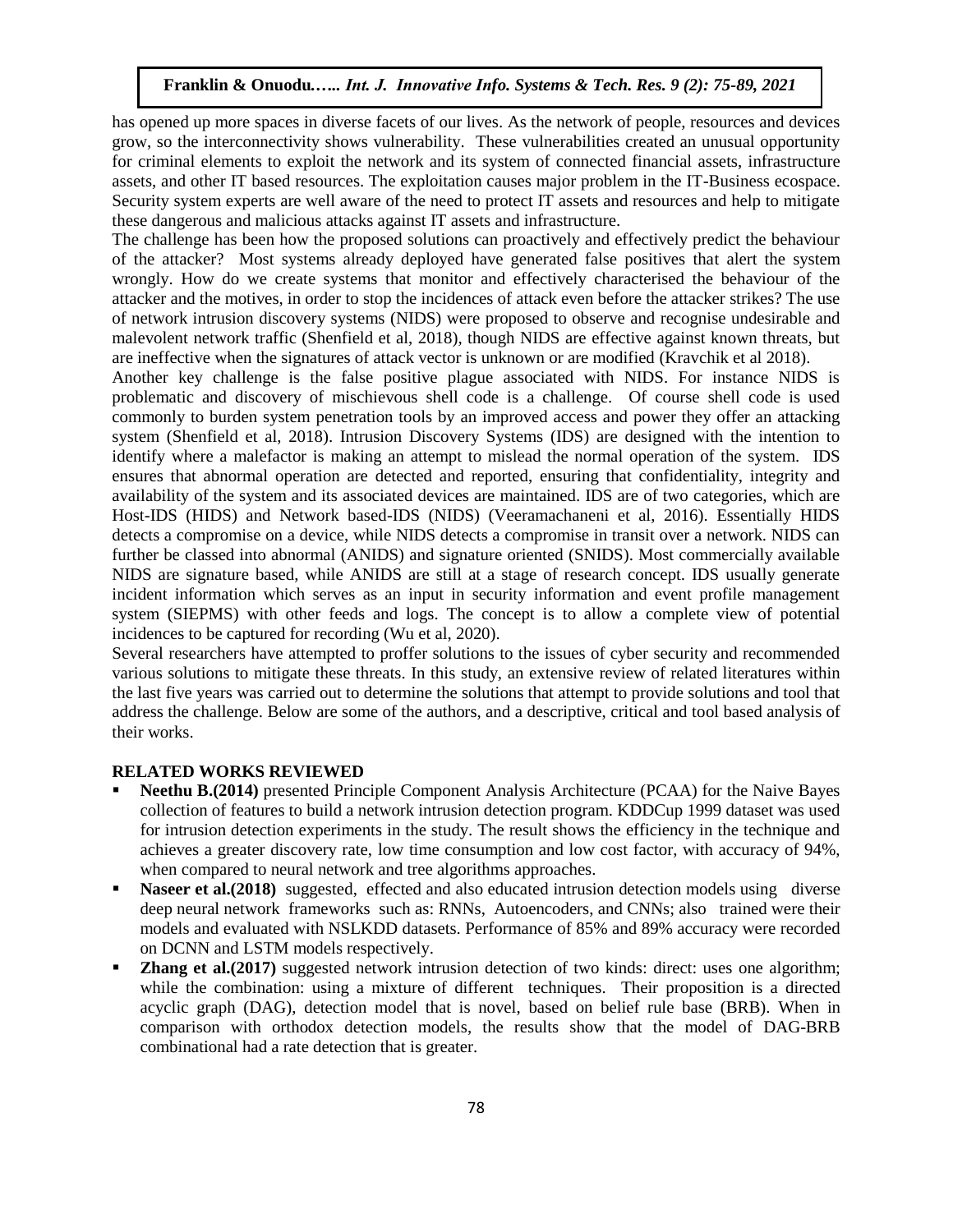- **Wang et al. (2017)** suggested a hierarchically spatial system; The system learns traffic features of networks spontaneously. The system is an intrusive detection system, which uses deep CNNs to learn spatial components, as well as the features of LSTM networks.
- **Chowdhury et al.( 2017)** suggested a novel method of botnet detection, node-centered topology within a network. The method would detect unusualness by looking for at small number of nodes, and was based on a clustering of self-organizing maps (SOM), which is a part of an unsupervised system. CTU-13 database was used for the analysis; with the largest dataset containing nodes labeled with bot. Comparison was done with another detection algorithm, supporting the vector machine (SVM).
- **Vinayakumar et al.(2019)** hybrid intrusion detection system(HIDS) was developed by the authors with a capacity to Investigate the web links and host level undertakings. HIDS uses deep learning model that is distributed with DNN, for analysis and treatment of big data instantaneously. The model of DNN was carefully selected by comprehensive evaluation of its strength when compared to orthodox machine learning taxonomy. In comparison by various standards, UNSW-NB15 and NSLKDD used as IDS dataset out performed others.
- **Khan et al. (2019)** proposed a deep learning model that is unique in two-stage. The model is an efficient network intrusion detection system that is a stacked auto-encoder with a classification by soft-max. Numerous tests were conducted on: UNSW-NB15 and KDD99 which are public datasets. The study results achieved 89.1% for UNSW-NB15 and 99.9% for KDD99.
- **Du et al. (2017)** suggested a firsthand algorithm based on the k-NN classification. The algorithm models program performance in invasive discovery regarding system calls. Text categorization techniques are implemented to transmute each data on system call to an attack vector and evaluate the resemblance between activities of system calls in programs. The researchers report that in the field of malware detection, the intrusion detection based on k-NN taxonomy appears to be more suitable in intrusion detection sphere
- **Kozik et al.(2014)** commended a new method for identification web applications targeting cyberattacks. The method adopted machine-learning algorithms like Naive Bayes, AdaBoost, Part, and J48. Dataset of HTTP from CSIC 2010 was used to test the model. The major area of the study focused was on HTTP protocols. Enabling server clients to communicate. They assumed higher percentage of detection while getting false positive rate that are lower. The results indicated that J48 strategy is the most viable solution, with about 0.04 rate as the true-positive value.
- **Hoque et al. (2012)** developed genetic-algorithm centered on intrusion detection system (IDS) that accurately identify various types of network intrusion. The model used knowledge evolution theory for filtering traffic data; decreasing the complexity. Dataset from KDD99 was used to test model performance. The experimental results indicate a fair detection rate.
- **Haddadi et al. (2015)** evaluated several approaches to botnet identification. Bot Hunter and Snort are two methods focused on public rule schemes. Other methods used are Data processing methods, including packet payload and traffic Flow-based strategies. Several experiments were conducted using Bayesian networks, SVM, C4.5, KNN. Findings indicate flow-based system performance is by value higher in comparison with findings in published works.
- **Wijesinghe et al. (2015)** focus on identification by examining network traffic flows of botnet families. They suggested a twofold model: (i) they identified appropriate dataset with specific features to detect botnet from IP flows. (ii) The use of IP flow data to detect unlabeled botnet behaviours. Publicly accessible IPFIX dataset was used in the analysis and the concept led to botnet detection based on IP flow data.
- **Shen et al. (2018)** proposed a system for foretelling malicious activities by means of deep rooted learning was developed, named Tiresias. To forecast happenings on a machine, the system leverages on RNNs based on surveillance previously. The testing was done on a 3.4 billion commercial IPS collection of dataset of security events. The result indicated effectiveness of the approach in forecasting the next actions may occur on a system with a correctness of 93%, even a complex circumstance, high precision and stable results were maintained.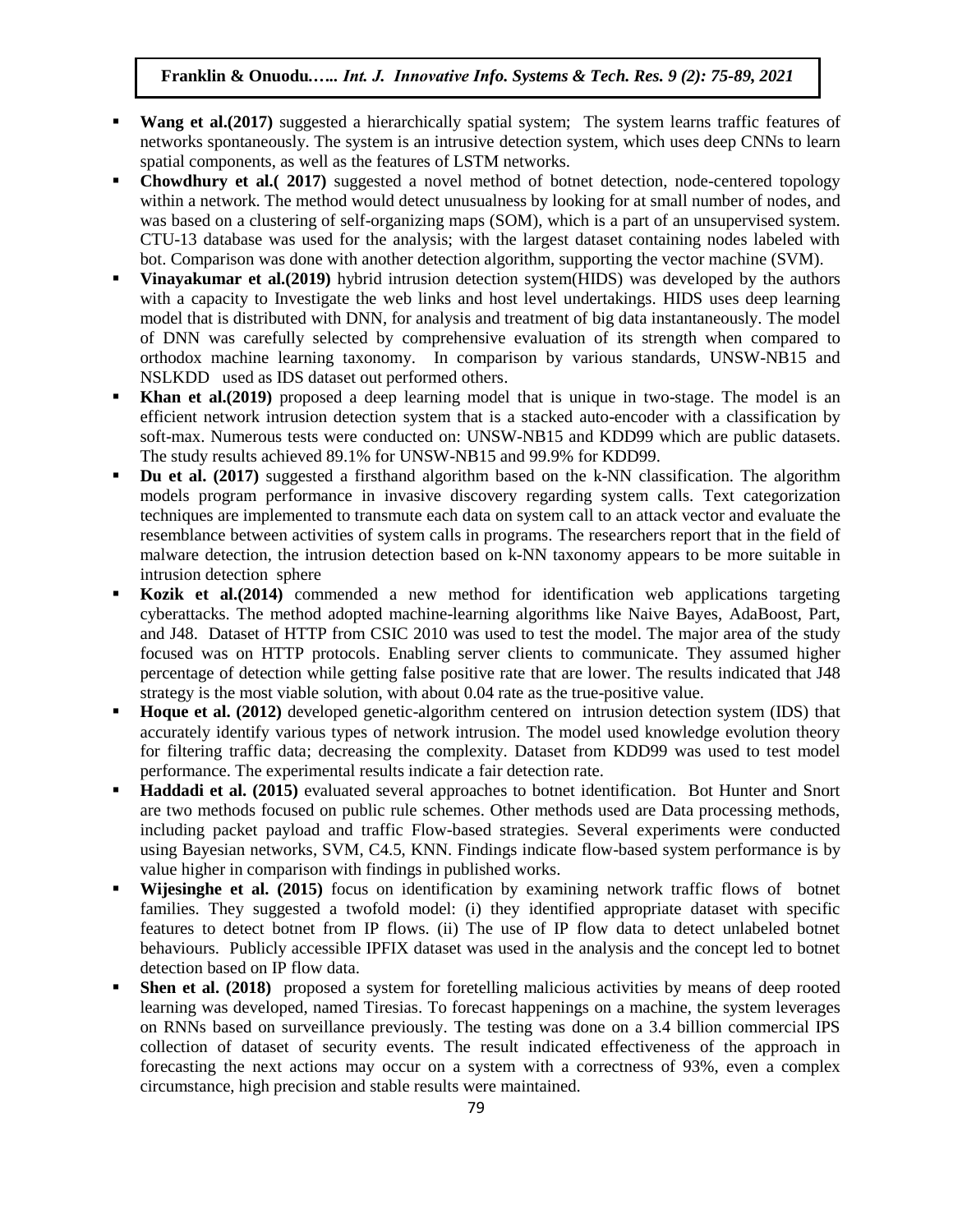- **Veeramachaneni et al.(2016)** developed a complete machine learning techniques. The procedure significantly forecasts cyber-attacks superior to existing systems, by continuous incorporation of human intervention as input. Several months of data directly labeled with ordered metric was used. The supervised learning module received the labeled data as input to forecast an occurrence of bout. The technique uses six methods of anomaly detection, with a detection rate of 85 percent of attacks, in the same time reduced false positives by a factor of 5. Test data generated by millions of users, over 3.6 billion for a period of three months was used to test the system.
- **Oprea et al. (2015)** designed a system to timely discover from DNS logs enterprise infection using belief propagation. They proposed a framework was inspired from graph theory, which is a technique demonstrated on two large datasets have to performed well. The algorithms was applied to data collected at the circumference of a large corporate, about 38TB of web proxy logs, which showed a high accuracy on DNS logs for two months.
- **Zhang et al. (2016)** suggested new system that instantaneously analyses flooded console data and identify timely cautions of failure forecast for IT systems. The scheme employed LSTM in the training process to deal with specifically labeled data. A computerization approach with text mining techniques, like term frequency - inverse document frequency (TF-IDF) was adopted.The proposed technology was equated with current machine learning approaches, and showed an edge over current techniques in prediction of IT failures in complex system.
- **Liao and Vemuri (2002)** suggested a deep neural network model, named DeepLog. The model adopted LSTM to learn data configuration from normal execution. This work uses frequency inverse document frequency (FIDF) vector to collect data key. In addition to the collection of data, models of detection for recognizing atypical record entries and parameter value anomaly were used. In comparison, DeepLog outclassed current log-based anomaly detection mechanisms, attaining an Fmeasure of 96% and 98% with HDFS and OpenStack data respectively.
- **Wang (2017)** investigated the performances of current attack algorithms alongside Intrusion Detection System (IDS) on the NSL-KDD data based on deep data learning algorithm. The IDS validated vulnerabilities with deep learning neural networks. in generating adversarial, the roles of individual features examples were explored. The research shows applicability and feasibility of the attack methodologies.
- **Ding et al.** (2016) suggested the use DBN to detect malware and malware as opcode sequences, where a multilayer generative model used unsupervised learning to train. With this training, overfitting problem was solved by DBN. The proposed DBN achieved a higher accuracy of 96%, with more unlabeled data, which outdoes models such as: decision tree kNN, SVM.
- **Tan et al**. **(2015)** suggested an ad hoc network intrusion detection structure based a deep belief network (DBN). Their typical model contains 6 modules: module with data fusion to inject useful data, wireless observatory node for data input, redundancy removal, intrusion module and training module. This model trains and detects whether intrusion exist and responds to the intrusion that expresses results showing minimum accuracy of 97.6%.
- **Zhao et al. (2017)** suggested a network attack identification archetypal that incorporate deep learning and flow calculation that consist of instantaneous detection algorithm and classification algorithm. A flooded data processing can actualize instantaneous detection; with a procedure can improve taxonomy exactness. With dataset of CICIDS2017, several experiments were performed and comparative drawn. Result showed an instantaneous detection efficacy which is higher when compared to conventional procedures.

Information safety and security clarifications are categorized into dual sets: (i) Driven by analyst, (ii) Driven by machine learning solutions. Solutions by Analyst depend on guidelines made by security specialists (Veeramachaneni et al., 2016), while machine learning driven solutions does not depend on human analysis but on the machine, learning a big data about the trends and activities and figuring out the behaviour pattern of data and actions when new data flows in. However, Zhang et al. (2017) classed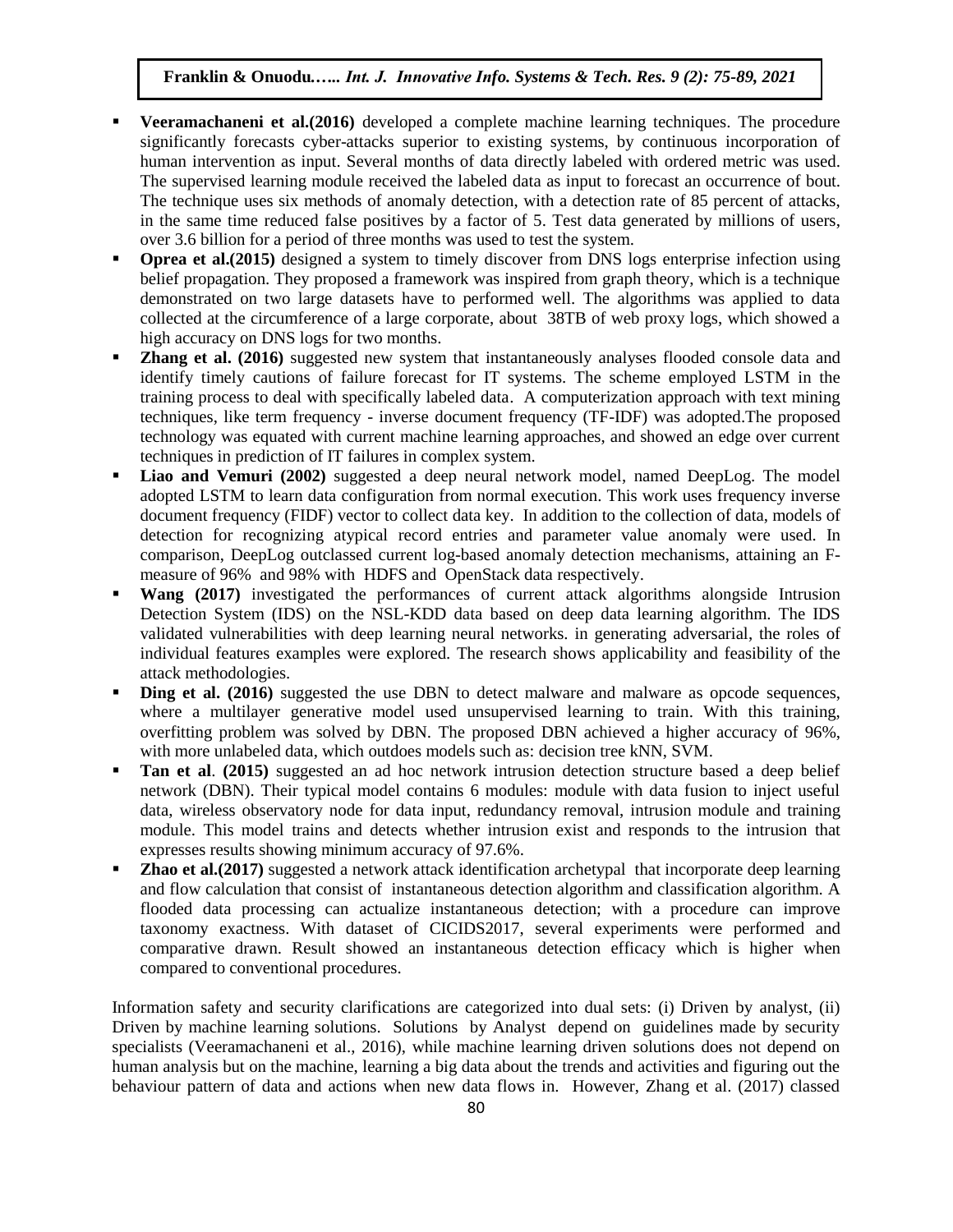network intrusion discovery into two, such as direct method and combination method. The direct method uses single algorithm, while the combination method uses several methods in combination. Others proposed recognition models are directed acyclic graph oriented (DAGO) and a belief rule oriented (BRO). Solutions driven by deep learning are commonly used to detect unusual patterns that can improve recognition of new computer-generated threats. Existing learning method and mechanism have some limitations (Veeramachaneni et al, 2016). This is because obtaining labelled data at a higher scale is difficult; therefore getting accurate training of a model is a challenge. The use of anomaly detection would help detect unknown cyber threats. Tiresias developed a system through deep learning for predicting security events. The system leverages on RNNs, based on previous observations on a machine, to predict future events (Shen et al., 2018). Tiresias work was focused on anomaly detection, which predicted events in a noisy situation with a wide variability. The dataset was from a collection of an intrusion inhibition system (IIS) records. The prediction was found to be highly accurate with a precision of 93% for a multifarious conditions and sustained steady results.

#### **METHODOLOGY**

The method adopted in this research was to study existing industry and academic literatures in the identification and classification of threats and determine active threat indicators, as inputs into the neural networks algorithm, to determine the pattern mutated packets were transmitted and predict the behaviour of attack vectors. The method extracted and processed downloaded datasets containing attack vectors. The datasets were structured with fields (features) that serve as input into the deep neural network (DNN) model. The data was then encoded to ensure all text strings are converted into numbers. The numbers are fed into the engine as input, which will in-turn determine threat and non-threat rows (true positives and true negatives) (Wu et al, 2020). After pre-processing, selection and setup were carried out, and then an activated function was initiated to create the model with neural network layers. A model was generated and the accuracy, applicability, and identify modifications or fine tuning needed in any of the data channel parts was examined. Data extraction and categorization into columns was done that require prediction.

The ANN is designed and structured to have an input layers, a set of hidden layers depending on the complexity of the network and an output layer (Graupe, 2007). The process of information flowing from an earlier layer to a later layer is called feed forward as shown in Figure 2 below. The network can have as many input variables as possible depending of the parameters feed in for detection. The hidden layers could also be more depending on complexity, ordering and process of data from the inputs. The output layers are designed to send out take processed information to the external environment. The number of input variables must not necessarily be equal to the output variables. In some cases, an error correction mechanism is built into the system for fine tuning the algorithm, which is to achieve the expected output form the network, called error backpropagation (Hodo et al, 2017).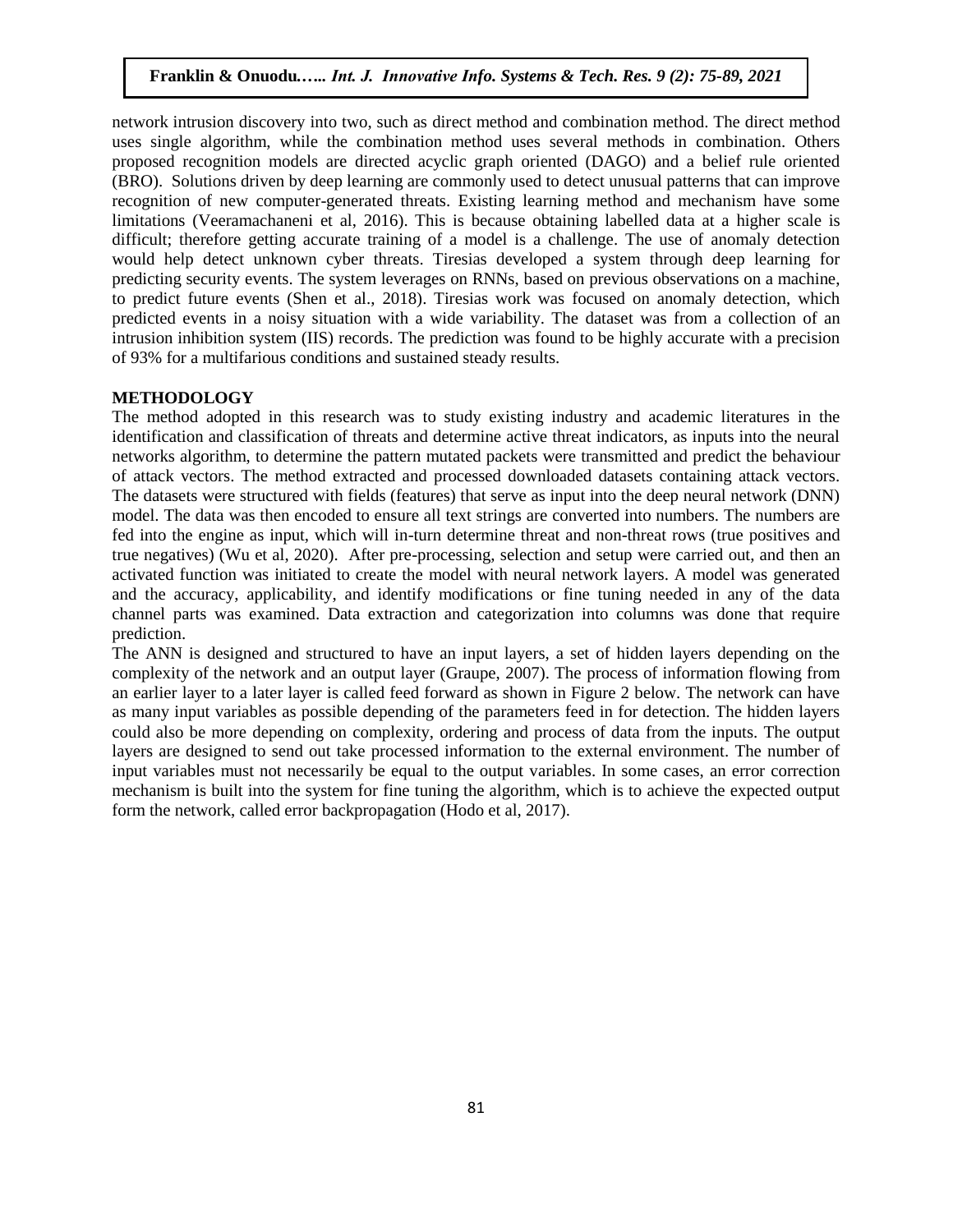

**Error backpropagation** 

#### **Figure 2. A model of Artificial Neural Network with Backpropagation ( Fernández-Cabán et al, 2018)**

Where .

 $Y_i = \{Y_1, Y_2, Y_3, \ldots, Y_n\}$  are the outputs from the output layer of the neural network

 $X_i = \{X_1, X_2, X_3, \ldots, X_n\}$  are the inputs into the input layer of the neural network

 $W_i = \{W_1, W_2, W_3, \ldots, W_n\}$  are the weights of the connection links to the nodes in the layers of the neural network.

 $W_{ik} = \{W_{1k}, W_{2k}, W_{3k}, \ldots, W_{nk}\}\$  are the weights of the connection links to the nodes in the layers of the neural network with respect to the nodal numbers.

Using the compact summation to model the relationship between the inputs, weighted links (parts) and the output is shown in equation 4.

……………………………………………………………….(4)

A dataset containing information of cyber-attack variables of interest was collected to help unveil the features of interest that relates to intrusion attacks on data records. Principally, two universal datasets on cyber-attacks were investigated among others: KDD99 and NSL-KDD dataset.

a) [KDD99 Dataset](http://kdd.ics.uci.edu/databases/kddcup99/kddcup99.html) has complex attribute and dependencies was used. KDD99 dataset was from an intrusion detection evaluation program to develop a network. The program was created by (DARPA) and has capability to discriminate between 'good' and 'bad' connection. The dataset was imported, read, pre-processed, pre-set and programmed to produce two or multiclass grouping of cyber-attacks (Wu et al, 2020). The data covers major attacks in the cyberspace including IoT, DoS, channelside (Probe ), R2L (root to local), and as well as the user to root(U2R). The file type downloadable was in .txt/.csv containing non-redundant records. The dataset correlates high level network traffic structure and cyber-attacks that can be customised, expanded and regenerated ( Al-Haija et al., 2020).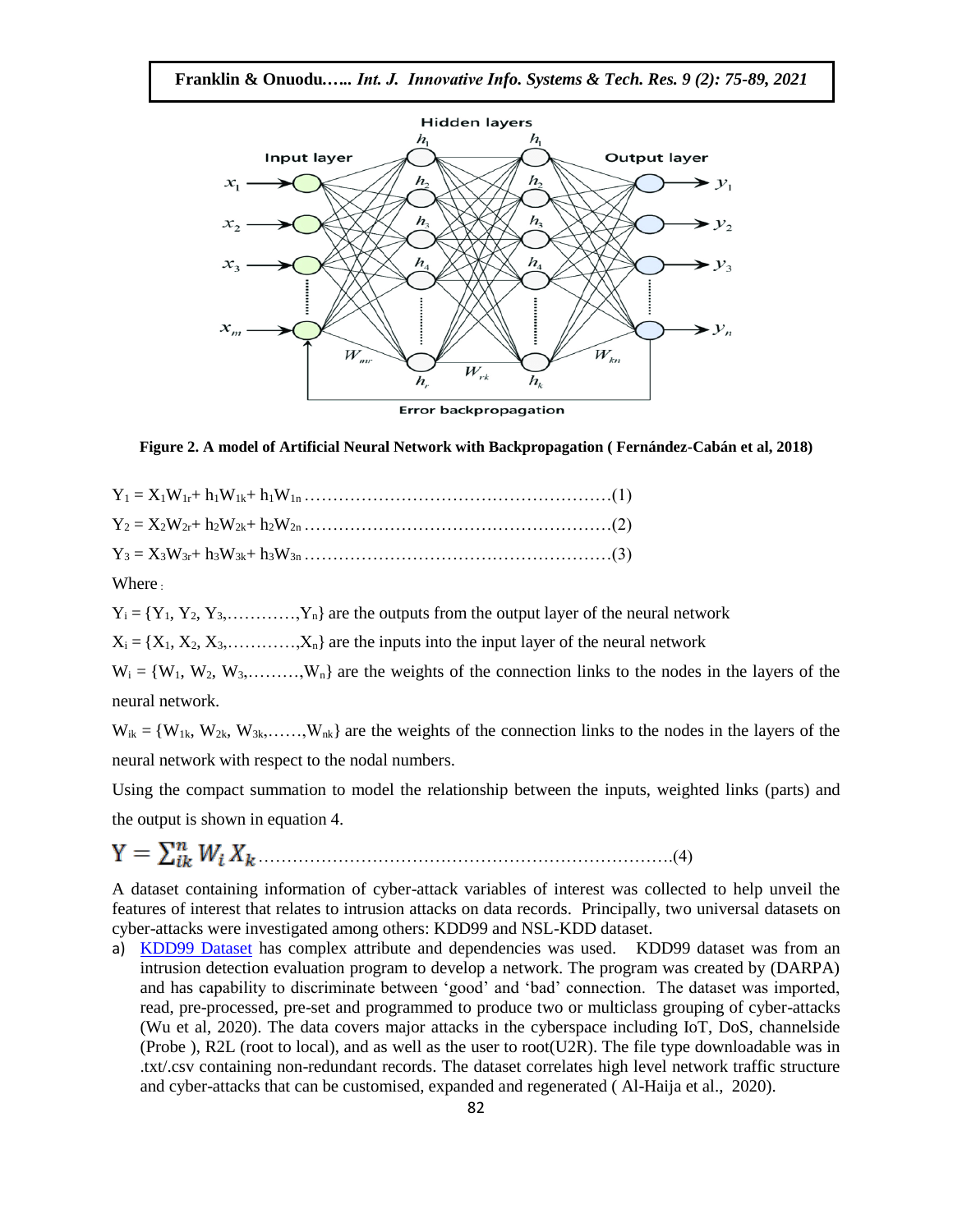b) [NSL-KDD Dataset](https://www.unb.ca/cic/datasets/nsl.html) is a well-developed high level assorted interpretation of training data. The dataset covers data on network for abnormal and/or normal traffic. NSL-KDD dataset is a restructured version of KDDCUP'99(Aiyanyo et al., 2020). Abnormal data are transfigured data packets attained by considerable mutation of the network packets header configuration enhanced from previous development (Hodo et al, 2017). NSL-KDD original dataset is available in grouping of: (i) Binary labels with two class traffic dataset, (ii) Multiclass traffic dataset that include difficulty level and attack-type labels. (Al-Haija et al., 2020).



**Figure 3: Existing Architecture of an AI-SIEM Model for Cyber Attack Detection**



**Figure 4: Architecture of the proposed system: (A modification of the AI-SIEM Model )**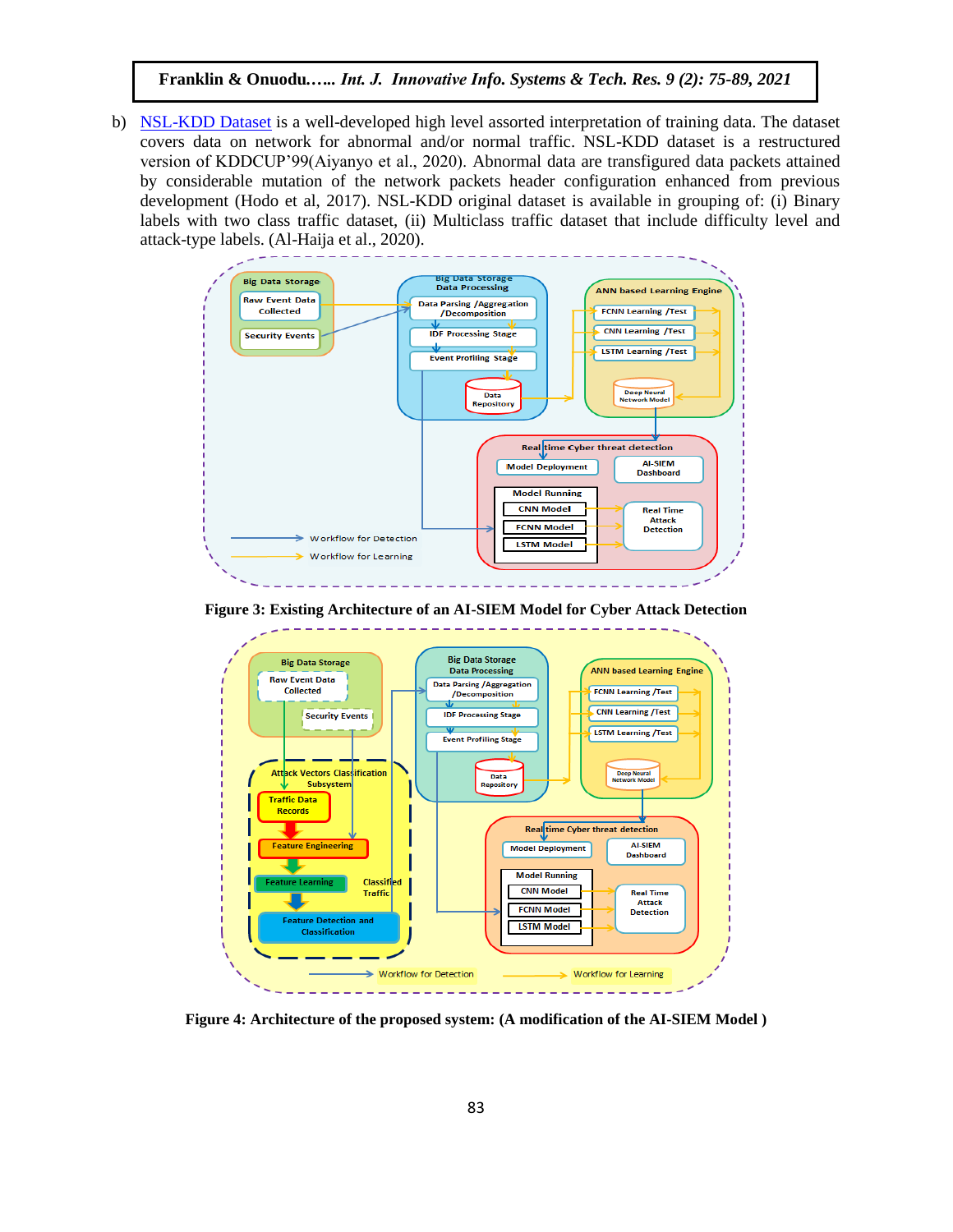### **Proposed System: Modelling of the System Processes**

Our system design was subdivided into distinctive component subsystems, implemented with numerous modules as shown in Figure 4. The dataset downloaded showed three different protocol features. The three identified protocol features were (TCP, UDP, ICMP). The service features found within the dataset were 65 different types, Flag features were – 11 different flags, labelling the target features.( Zhang et al., 2017). The dataset was imported into MATLAB using the MATLAB import toolkit. The imported data has 65 features in 65 columns represented in a tabulated form. These features were categorised into features per column. The table of 65 columns with several rows representing records were converted from table dataset to a double data type matrix. After the dataset importation, the dataset was encoded and labelled (categorised) , the process is shown in the proposed architectural model in Figure 4 .



Figure 5: Process of detection and classification subsystem

The detail of the processing with the detection and classification subsystem is shown in figure 5. Inputs are feed into layer 1 alongside the weights, and the output is feed into layer 2 with weights of layer 2 and the process continues with other hidden layers until the last hidden layer (layer n).

The output of the last layer is the forecasting outcome of the neural network. A comparison is done with true label Y to determine the loss function, so that the system can be fine-tuned. The difference is feed into the system optimizer which then optimizes the value as feed back to the system through back propagation to correct the system and reduce the value of the function loss.

The reduction of the value of the function makes the prediction tends to the value of the true label Y for accurate classification.

#### **System Evaluation and verification**

The verification and evaluation was done using the dataset with the following parameters. The system was tested for suitability after the process of learning from the dataset. Testing was done with the following metrics to evaluate and verify the performance characteristics of the algorithm (Wu et al, 2020).

Classification Accuracy(
$$
\%
$$
) =  $\frac{\text{Correctly Predicted Samples}}{\text{Number of Testing Samples}}$  x 100%  $\dots$ ........(5)

…………………………...(6)

Classification Time(ms) = 
$$
\sum_{i=1}^{No. of Runs} Execution time (i) x \frac{1000}{No of Runs}
$$
.................(7)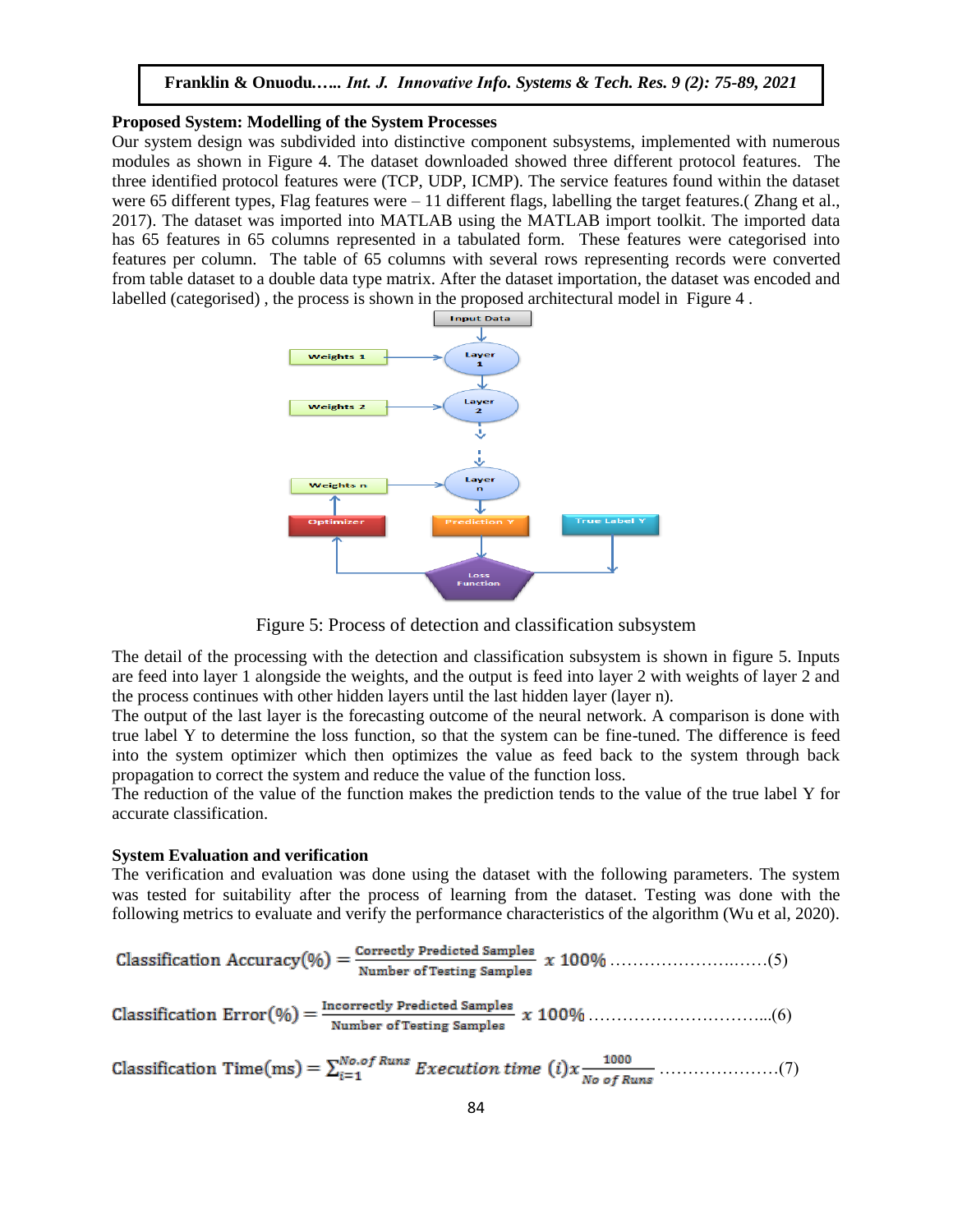Equation 8 was used to test for the classification accuracy of the model. Equation 9 to test for the classification error due to incorrectly predicted samples, and equation 10 to determine the classification time (for complete execution of the runs that is suitable for a classification). Other parameters and metrics used in the measurement to determine efficacy where precision, recall and alarm rate. The formulation for each of these parameters is shown in equations 8, 9, 10 and 11. Precision is a function of True positive (TP) and False positive (FP) to determine the accuracy of the model. Recall is a function of TP and False negative (FN) to determine the rate of recall expressed as a percentage. False alarm rate is due to false positive (FP) and false negative to determine the rate of false alarm expressed in percentage (Choi et al, 2020).

| $F = 2 x \frac{Recall x Precision}{Recall + Precision} x 100\%$ (10) |  |
|----------------------------------------------------------------------|--|
|                                                                      |  |

# **RESULTS AND DISCUSSION**

The detection of attack vectors in cyberspace usually adopts different strategies. Defensive methods used reactive approaches that are focused on detection, prevention and responses, while offensive approaches used Machine Learning (ML) techniques: supervised and unsupervised learning methods such as clustering, frequent pattern mining and association rule mining. And in some cases a mixture of unsupervised and supervised, and semi-supervised learning were adopted (Aiyanyo et al., 2020). Defensive cyber security approaches with the aid of Machine Learning includes neural networks, Support Vector Machine (SVM), Hybrid methods, Decision trees, Naïve Bayes, Logistic regression, Random forests (Aiyanyo et al., 2020; Choi et al., 2020).

|            | <b>Two Class DS</b> |               |               |            | <b>Multi-Class DS</b> |       |     |
|------------|---------------------|---------------|---------------|------------|-----------------------|-------|-----|
| Data Group | <b>Normal</b>       | <b>Attack</b> | <b>Normal</b> | <b>DoS</b> | <b>Probe</b>          | R2L   | U2R |
| Training   | 65,829              | 56,829        | 76,289        | 53,930     | 12,920                | 879   | 67  |
| Testing    | 8,791               | 12,920        | 9,872         | 8,728      | 3,728                 | 3,201 | 189 |
| Total      | 74,620              | 69,749        | 86,161        | 62,658     | 16,648                | 4,080 | 256 |

Table 1: Traffic circulation Statistics of NSL-KDD dataset

The detection of attack vectors using neural network was found to be effective through the use deep learning algorithm that effectively learned the datasets available in training and then use the learned algorithm to classify and detect the attack vectors (Lee, et al, 2019). The traffic distribution statistics of the NSL-KDD for the analysis is shown in two classes of "two class distribution" and "multiclass distribution" as shown in Table 1 for the different attack vectors, for training and testing.

We found that most of the current attack vectors are slightly different from the commonly known vectors. This difference has made it difficult to identify and effectively classify the attacks using traditional machine learning tools and methods (Prabhu1 et al., 2020). Offensive mechanisms are counteractive points to defensive approaches that proactively predict and remove threats in the system (Aiyanyo et al., 2020). Therefore we have adopted newer approaches of machine learning to achieve this through the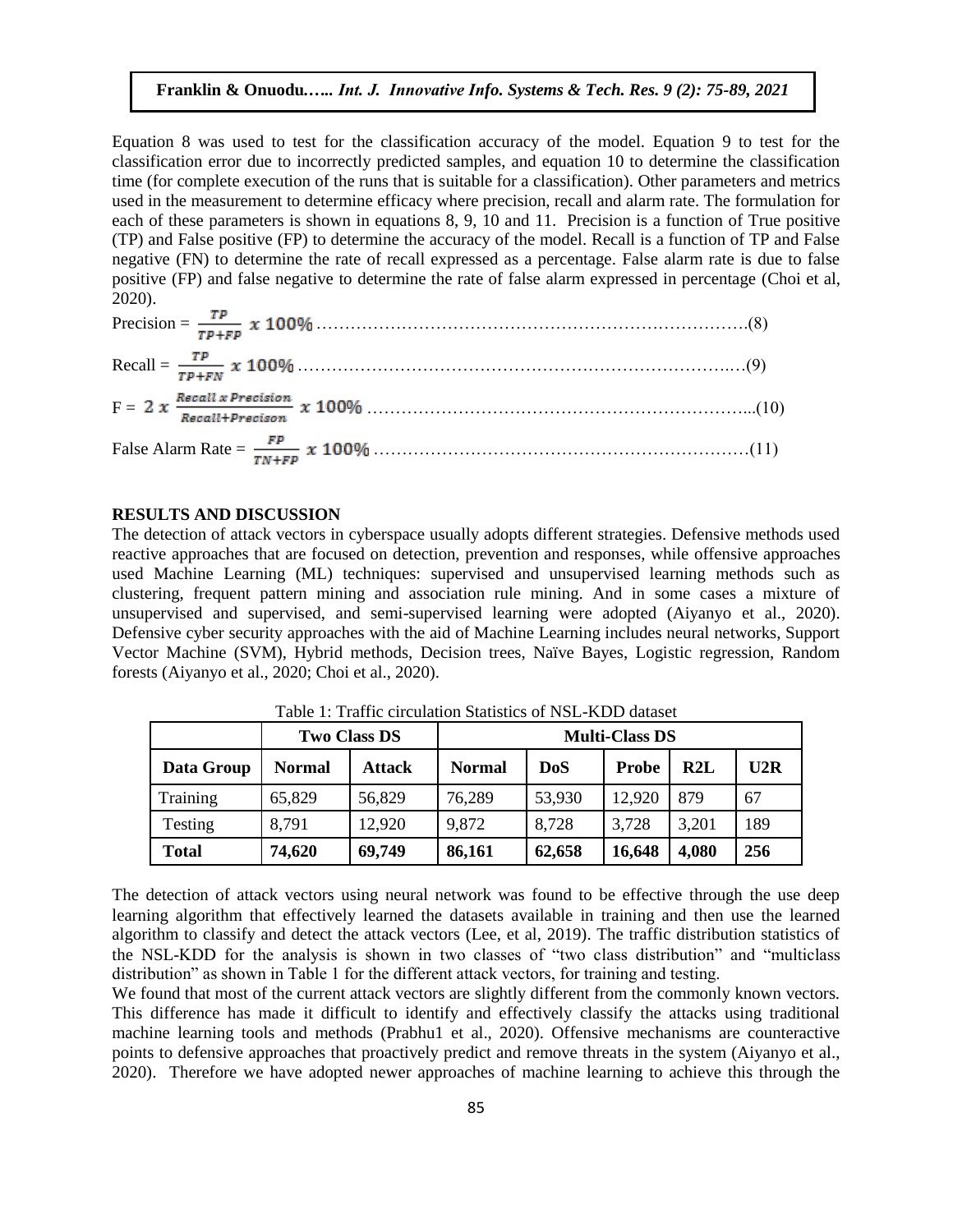application of deep learning neural network as an effective detection and classification tool of attack vectors (Al-Haija et al., 2020).

Deep learning (DL) cyber security solutions (defensive and offensive) can handle and analyse large amounts of data with detection logic that is complex where conventional methods have experienced difficulty (Wu et al., 2020). This is because there are a several perceptions and difficulties that can be recognised in the use of DL techniques. These were due to legitimacy of data over the feature space, network traffic data-high dimensionality, general entropy of information, and class overlap between threats. Although, techniques of Machine Learning, particularly deep learning is a growing trend in use in cyber security; the future points to more utilization (Aiyanyo et al., 2020).

Machine Learning procedures are increasingly been adopted to solve cyber-attack vectors, such as Remote to Local (R2L), Denial of Service (DoS), User to Root (U2R), and probe attacks. The datasets used contains attacks signatures in the learning process (Veeramachaneni et al, 2016). DoS attacks result to the limitation of network resources availability to service consumers as host become overwhelmed with service requests. U2R attack is an attempt at getting access to a target system without user privileged authentication and authorisation (Wu et al, 2020). R2L attack is an exploitation of vulnerabilities, including guessing of usernames and passwords. The essence was to take advantageous control of a remote computing machine. Probe attacks involve exploration of system vulnerabilities to obtain important information for possible attacks. Distributed Denial of Service (DDoS) is an improved attack vector of DoS spell, using the distributed computing techniques (Aiyanyo et al., 2020). Even the antimalware software product uses signature-oriented detection mechanisms that involve the mining of distinctive signatures features from identified malevolent files. And again with executable file identification as a malevolent cipher code (Wang, 2018). Therefore where a signature file match exists, the mutated attack vectors are identified (Wu et al, 2020). New detection techniques to address attacks and traffic behaviour analysis were currently proposed; as machine learning techniques and deep neural network to classify and detect the presence, activities, and network traffic behaviour of most attack vectors. The analysis of actions of the packet traffic can function normally even with encrypted network communication rules as it may not be depended of the payload of the packet (Aiyanyo et al., 2020).

A model of the deep convoluted network is shown above in Figure 2 that learned the system with the dataset provided. The system classified the packet according to the **normal, attack, DoS, Probe, U2R, R2L** (Wang, 2018). The classification mechanism used the various input and the complex hidden layers to learn the data and provided the output for the dataset from which the model learns. The implementation of the processes was achieved with the aid of TensorFlow adapted code models.

## **CONCLUSION**

The detection of malicious traffic has been numerously attempted by several practitioners using programmable techniques. Some are signature based and others were purely hard coded classification. While these techniques are in some cases effective and at other times ineffective; these methods were incorporated into the intrusion detection systems. However, a lot of false positives and false negative were generated. Machine learning techniques (MLT) have also been used to improve the system. Nonetheless, MLT has its limitation of classification and identification of malicious mutative traffic packets that transverse the network. Deep learning neural network was adopted, which is a subset of machine learning toolset and algorithm to help learn the data and predict the system for better operation of the network and its applications that rely on its architecture. Deep learning required huge amount of learning data for its accuracy and effectiveness. The system to learned from the downloaded dataset, and was tested for its accuracy in classification with the test data. The detection and predictability of the deep learning neural network have given rise to predictability of the system, which enables the system to flag on whenever a mutated packet is transmitted within the perimeter of the network.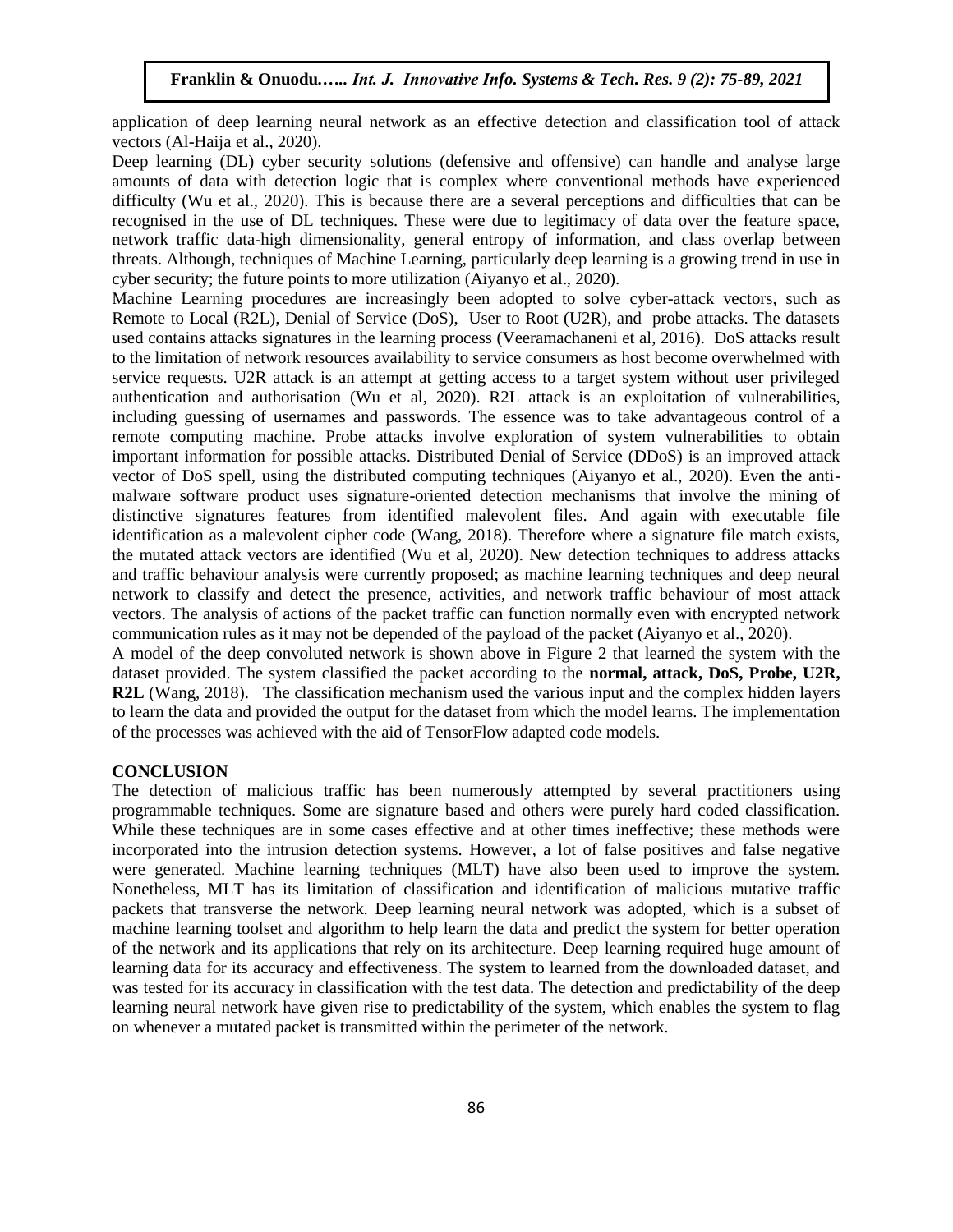# **RECOMMENDATION**

Deep learning algorithms and implementation were used to learn the dataset and have tested the model with the training data. Further work is required to reduce the training data quantity and time taken, to ensure speed up the training process. Since the network was not feed with any labelled data, the training time is high. The system though capable of training with CPU based machine, but was more effective with system with both CPU and GPU. The time and space complexity required with large data may crash conventional system configurations. The design of simpler algorithm with less training dataset may be able to achieve deep learning with lower time and space complexity.

## **REFERENCES**

- Aiyanyo, I.D., Samuel,H., Heuiseok Lim,H.(2020). A Systematic Review of Defensive and Offensive Cybersecurity with Machine Learning.Appl. Sci. 2020, 10, 5811; oi:10.3390/app10175811
- Al-Haija, Q.A., Zein-Sabatto, S.(2020).An Efficient Deep-Learning-Based Detection and Classification System for Cyber-Attacks in IoT Communication Networks. Electronics 2020, 9, 2152; doi:10.3390/electronics9122152 [www.mdpi.com/journal/electronics](http://www.mdpi.com/journal/electronics)
- Choi,H.Y., Sadollah, A., Kim, H.J.(2020). Improvement of Cyber-Attack Detection Accuracy From Urban Water Systems Using Extreme Learning Machine
- Chowdhury, S., Khanzadeh, M., et al. (2017). Botnet detection using graph-based feature clustering. Journal of Big Data, 4(1).https://doi.org/10.1186/s40537-017-0074-7
- Ding,Y., Chen,S., Xu, J. (2016).Application of deep belief networks for opcode based malware detection. in Proceedings of 2016 International Joint Conference on Neural Networks (IJCNN), pp. 3901– 3908, Vancouver, British, July 2016.
- Du,M., Li, F., Zheng,G., Srikumar,V.(2017).DeepLog: Anomaly detection and diagnosis
- from system logs through deep learning,'' in *Proc. ACM CCS*, Dallas, TX, USA, vol. 17, Nov. 2017, pp. 1285\_1298.
- El-Alfy, E.M, Al-Obeidat, F.(2015).Detecting Cyber-Attacks on Wireless Mobile Networks Using Multicriterion Fuzzy Classifier with Genetic Attribute Selection. Hindawi Publishing Corporation.Mobile Information Systems. Volume 2015, Article ID 585432, 13 pages. <http://dx.doi.org/10.1155/2015/585432>
- Fernández-Cabán,P.L., Masters,J.F., Phillips, B.M.(2018).Predicting Roof Pressures on a Low-Rise Structure From Freestream Turbulence Using Artificial Neural Networks. Frontiers in Built Environment. www.frontiersin.org 1 November 2018 | Volume 4 | Article 68
- Gershenson, C.(2003). Artificial Neural Networks for Beginners
- Graupe,D.(2007).Principles of Artificial Neural Networks (2nd Edition). Advanced Series on Circuits and Systems – Vol. 6. World Scientific Publishing Co. Pte. Ltd.
- Gurney,K.(1997). An introduction to neural networks. University of Sheffield,UCL Press Limited
- Haddadi, F,C., Le, D.(2015). On the Effectiveness of Different Botnet Detection Approaches. Lecture Notes in Computer Science, 9065, 421–436.<https://doi.org/10.1007/978-3-319-17533-1>
- Hodo, E., Bellekens,X., Hamilton,A., Dubouilh,P., Iorkyase,E., Tachtatzis,C., Atkinson, R.(2017). Threat analysis of IoT networks Using Artificial Neural Network Intrusion Detection System
- Hoque, S, A., Naser, A. (2012). An Implementation of Intrusion Detection System Using Genetic Algorithm. International Journal of Network Security & Its Applications,  $4(2)$ ,  $109-$
- 120.<https://doi.org/10.5121/ijnsa.2012.4208>
- Jacobson, L.(2013a).Introduction to Artificial Neural Networks Part 1.
- <https://www.theprojectspot.com/tutorial-post/introduction-to-artificial-neural-networks-part-1/7>
- JacobSon, L.(2013b).Introduction to Artificial Neural Networks Part 2 Learning.
- [https://www.theprojectspot.com/tutorial-post/introduction-to-artificial-neural-networks-part-2-](https://www.theprojectspot.com/tutorial-post/introduction-to-artificial-neural-networks-part-2-%20learning/8) learning/8
- Khan, F. A., Gumaei, A., Derhab, A., Hussain, A.( 2019).A novel two stage deep learning model for efficient network intrusion detection,'' *IEEE Access*, vol. 7, pp. 30373\_30385, 2019.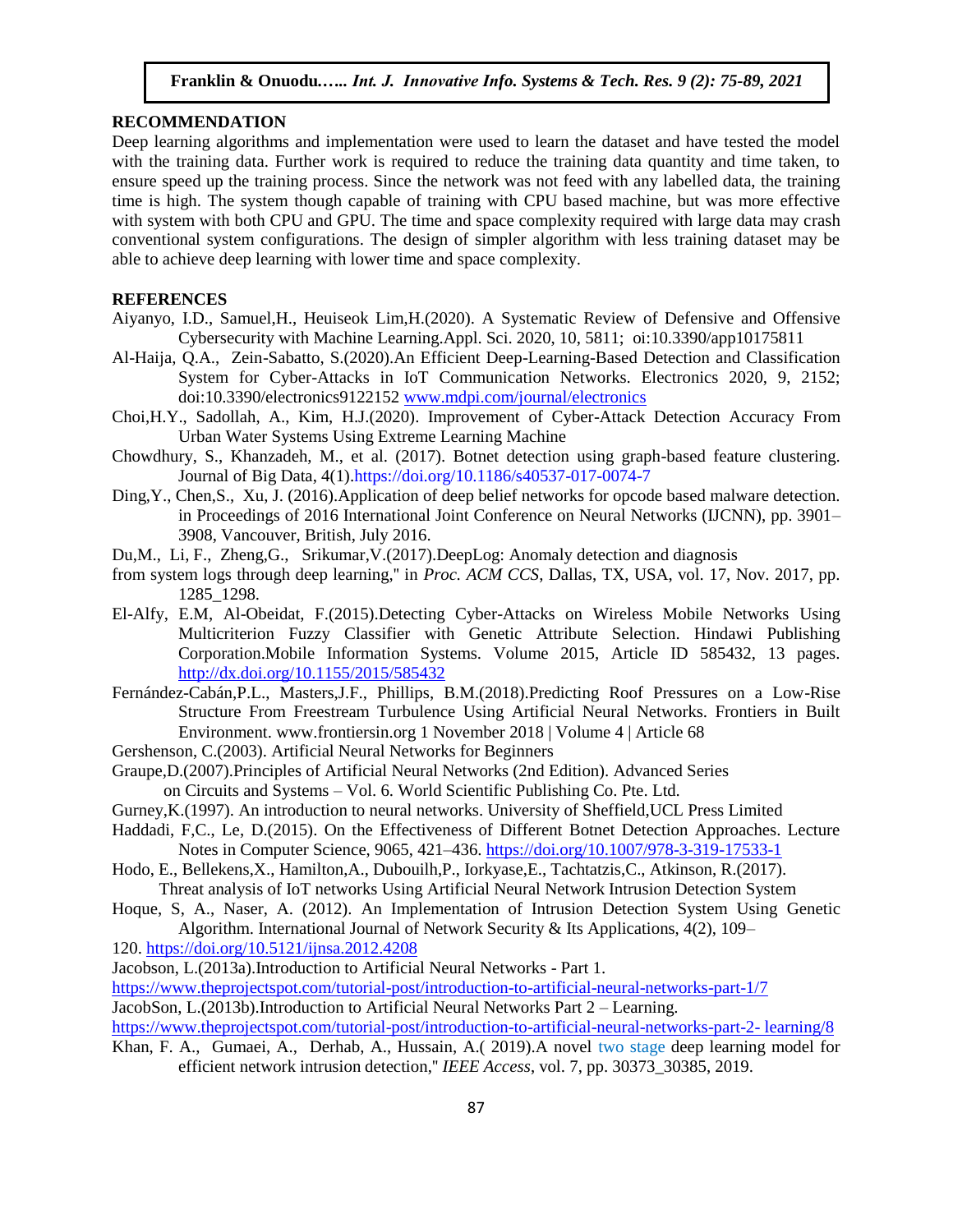Kozik, R., Choraś, M., Renk, R., & Hołubowicz, W. (2014). A Proposal of Algorithm for Web Applications Cyber Attack Detection. IFIP International Conference on Computer Information Systems and Industrial Management, 8838. [https://doi.org/10.1007/978-3-662-45237-0\\_61](https://doi.org/10.1007/978-3-662-45237-0_61)

Kravchik,M. Shabtai, A.(2018).Detecting Cyber Attacks in Industrial Control Systems Using

- Convolutional Neural Networks. Session 4: Industrial Control and SCADA Systems CPS-SPC'18, October 19, 2018, Toronto, ON, Canada
- Lee, J., Kim,J., Kim, I., Han, K.(2019).Cyber Threat Detection Based on Artificial Neural Networks Using Event Profiles. Special Section on Artificial Intelligence In Cybersecurity
- Liao, Y. and Vemuri, V. (2002). Use of K-nearest neighbor classi er for intrusion detection. *Computer. Security.*, vol. 21, no. 5, pp. 439\_448, Oct. 2002.
- Naseer, S., Saleem, Y., Khalid, S., Bashir, M. K., Han, J., Iqbal, M. M., and Han, K.(2018).
- Enhanced network anomaly detection based on deep neural networks. *IEEE Access*, vol. 6, pp. 48231\_48246, 2018.
- Neethu, B. (2014). Classification of Intrusion Detection Dataset using machine learning Approaches. International Journal of Electronics and Computer Science Engineering, 34(3), 1044–1051. <https://doi.org/10.3969/j.issn.0253-2417.2014.03.013>
- Oprea, A., Li, Z., Yen,T.F., Chin, S.H., Alrwais,S. (2015).Detection of early stage enterprise infection by mining large-scale log data," in Proc. 45<sup>th</sup> Annu. IEEE/IFIP Int. Conf. Dependable Syst. Netw., Rio de Janeiro, Brazil, Jun. 2015, pp. 45\_56.
- Ostertag,C.(2019).The Shortest Introduction To Deep Learning You Will Find On The Web.
- http: [https://medium.com/analytics-vidhya/the-shortest-introduction-to-deep-learning-you-will-find-on](https://medium.com/analytics-vidhya/the-shortest-introduction-to-deep-learning-you-will-find-on-the-web-25a9975bbe1d)[the-web-25a9975bbe1d](https://medium.com/analytics-vidhya/the-shortest-introduction-to-deep-learning-you-will-find-on-the-web-25a9975bbe1d)
- Prabhu1, S., Bhat,S. (2020). Cyber Attacks Mitigation: Detecting Malicious Activities in Network Traffic -A Review of Literature. International Journal of Case Studies in Business, IT, and Education. (IJCSBE), ISSN: 2581-6942, Vol. 4, No. 2, August 2020. Srinivas Publication www.srinivaspublication.com PAGE 40
- Rungta, K. (2018). TensorFlow in 1 Day: Make your own Neural Network
- Shen, Y., Mariconti, E., Vervier, P.A., Stringhini, G.(2018). Tiresias: Predicting security events through deep learning. in Proc. ACM CCS, Toronto, ON, Canada, Oct. 2018, pp. 592\_605.
- Shenfield, A., Day, D., Ayesh, A. (2018).Intelligent intrusion detection systems using artificial neural networks, ICT Express (2018),<https://doi.org/10.1016/j.icte.2018.04.003>
- Tan,Q., Huang, W., Li, Q. (2015).An intrusion detection method based on dbn in ad hoc networks," in Proceedings of Wireless Communication and Sensor Network: International Conference on Wireless Communication and Sensor Network (WCSN, World Scientific, Wuhan, China, pp. 477–485, December 2015.
- Veeramachaneni, K., Arnaldo, I., Korrapati, V., Bassias, C., Li, K.(2016). AI2: Training a big
- data machine to defend, in Proc. IEEE Big Data Security, HPSC IDS, New York, NY, USA, Apr. 2016, pp. 49-54.
- Vinayakumar,R., Alazab, M., Soman,K., Poornachandran, P., et al.(2019). Deep learning approach for intelligent intrusion detection system *IEEE Access*, vol. 7, pp. 41525\_41550, 2019.
- Wang, J., & Paschalidis, I. C. (2017). Botnet Detection Based on Anomaly and Community Detection. IEEE Transactions on Control of Network Systems, 4(2), 392–404. https://doi.org/10.1109/TCNS.2016.2532804
- Wang,W., Zhu, M., Zeng,X., Ye, X., Sheng, Y.(2017) .Malware traffic classification using convolutional neural network for representation learning. in *Proc. Int. Conf. Infor. Netw. (ICOIN)*, Da Nang, Vietnam, Jan. 2017, pp. 712\_717.
- Wang, Z.(2018).Deep Learning Based Intrusion Detection With Adversaries. Digital Object Identifier 10.1109/ACCESS.2017.Doi Number